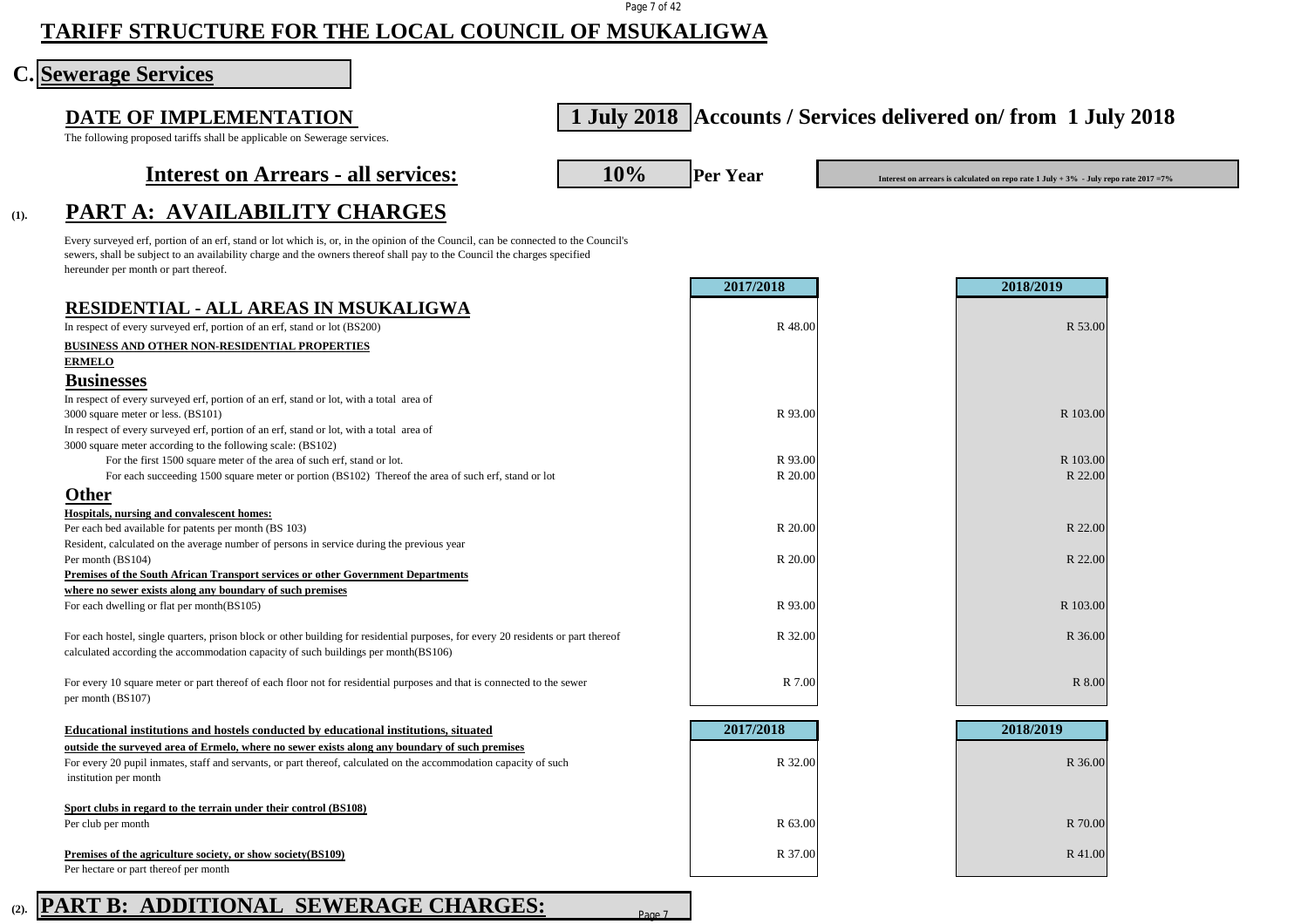The charges specified below, shall be paid by the owners of the premises concerned, in addition to the charges specified under Page 8 of 42 Part A in respect of premises connected to Council's sewer per month or part thereof: including

#### **INCLUDE ALL AREAS OF MSUKALIGWA**

| R 59.00<br>R 65.00<br>Dwellings per month<br>R 59.00<br>R 65.00<br>Residential flats - per flat per month<br>R 59.00<br>R 65.00<br>Builders connection per month<br>Boarding or lodging houses and staff accommodation(SE102)<br>R 37.00<br>R 41.00<br>Hotels, clubs and beerhalls(SE103)<br>R 148.00<br>R 163.00<br>R 148.00<br>R 163.00<br>R 74.00<br>R 82.00<br>purposes, per month (SE104)<br>R 74.00<br>R 82.00<br>basement and outbuildings, per month (SE119)<br>Commercial laundries, ice factories, mineral water works, factories, workshops, sawmills<br>R 74.00<br>R 82.00<br>Commercial motor garages, for every 100 square meter or part thereof at each floor, including the basement and outbuildings, available<br>R 74.00<br>R 82.00<br>R 82.00<br>R 74.00<br>per month<br><b>Hospitals, nursing and convalescent homes</b><br>R 21.00<br>R 24.00<br>R 21.00<br>R 24.00<br>For each staff member and servant, calculated on the average number or persons in service during the previous year, per month(SE106)<br>2017/2018<br>2018/2019<br>R 124.00<br>R 137.00<br>Churches, including non-revenue producing halls (SE108)<br>R 32.00<br>R 36.00<br><b>Government offices and departments</b><br>R 74.00<br>R 82.00<br>R 63.00<br>R 70.00<br>R 74.00<br>R 82.00<br><b>Educational Institutions, excluding hostels (SE110)</b><br>R 63.00<br>R 70.00<br>per month<br>R 111.00<br>R 123.00<br>Premises of agricultural society or show society (SE 112)<br>R 7.00<br>R 8.00<br>Business premises used exclusively for storage purpose (SE 114)<br>R 37.00<br>and outbuildings available for storage purposes, per month<br>R 41.00 | <b>Residential (Per living unit)(SE200)</b>                                                                                                | 2017/2018 | 2018/2019 |
|------------------------------------------------------------------------------------------------------------------------------------------------------------------------------------------------------------------------------------------------------------------------------------------------------------------------------------------------------------------------------------------------------------------------------------------------------------------------------------------------------------------------------------------------------------------------------------------------------------------------------------------------------------------------------------------------------------------------------------------------------------------------------------------------------------------------------------------------------------------------------------------------------------------------------------------------------------------------------------------------------------------------------------------------------------------------------------------------------------------------------------------------------------------------------------------------------------------------------------------------------------------------------------------------------------------------------------------------------------------------------------------------------------------------------------------------------------------------------------------------------------------------------------------------------------------------------------------------------------------------------------------------------|--------------------------------------------------------------------------------------------------------------------------------------------|-----------|-----------|
|                                                                                                                                                                                                                                                                                                                                                                                                                                                                                                                                                                                                                                                                                                                                                                                                                                                                                                                                                                                                                                                                                                                                                                                                                                                                                                                                                                                                                                                                                                                                                                                                                                                      |                                                                                                                                            |           |           |
|                                                                                                                                                                                                                                                                                                                                                                                                                                                                                                                                                                                                                                                                                                                                                                                                                                                                                                                                                                                                                                                                                                                                                                                                                                                                                                                                                                                                                                                                                                                                                                                                                                                      |                                                                                                                                            |           |           |
|                                                                                                                                                                                                                                                                                                                                                                                                                                                                                                                                                                                                                                                                                                                                                                                                                                                                                                                                                                                                                                                                                                                                                                                                                                                                                                                                                                                                                                                                                                                                                                                                                                                      |                                                                                                                                            |           |           |
|                                                                                                                                                                                                                                                                                                                                                                                                                                                                                                                                                                                                                                                                                                                                                                                                                                                                                                                                                                                                                                                                                                                                                                                                                                                                                                                                                                                                                                                                                                                                                                                                                                                      |                                                                                                                                            |           |           |
|                                                                                                                                                                                                                                                                                                                                                                                                                                                                                                                                                                                                                                                                                                                                                                                                                                                                                                                                                                                                                                                                                                                                                                                                                                                                                                                                                                                                                                                                                                                                                                                                                                                      | For every 100 square meter or part thereof of the total area of each floor, including basement and outbuildings, per month                 |           |           |
|                                                                                                                                                                                                                                                                                                                                                                                                                                                                                                                                                                                                                                                                                                                                                                                                                                                                                                                                                                                                                                                                                                                                                                                                                                                                                                                                                                                                                                                                                                                                                                                                                                                      |                                                                                                                                            |           |           |
|                                                                                                                                                                                                                                                                                                                                                                                                                                                                                                                                                                                                                                                                                                                                                                                                                                                                                                                                                                                                                                                                                                                                                                                                                                                                                                                                                                                                                                                                                                                                                                                                                                                      | For every 100 square meter or part thereof of the total area of each floor, including basement and outbuildings, per month.                |           |           |
|                                                                                                                                                                                                                                                                                                                                                                                                                                                                                                                                                                                                                                                                                                                                                                                                                                                                                                                                                                                                                                                                                                                                                                                                                                                                                                                                                                                                                                                                                                                                                                                                                                                      | Hotels, clubs, beerhalls and business premises under the same roof                                                                         |           |           |
|                                                                                                                                                                                                                                                                                                                                                                                                                                                                                                                                                                                                                                                                                                                                                                                                                                                                                                                                                                                                                                                                                                                                                                                                                                                                                                                                                                                                                                                                                                                                                                                                                                                      | For every 100 square meter of part thereof, of the total area at each floor, including basement and utbuildings available for hotel, club, |           |           |
|                                                                                                                                                                                                                                                                                                                                                                                                                                                                                                                                                                                                                                                                                                                                                                                                                                                                                                                                                                                                                                                                                                                                                                                                                                                                                                                                                                                                                                                                                                                                                                                                                                                      | oor beer hall, per month                                                                                                                   |           |           |
|                                                                                                                                                                                                                                                                                                                                                                                                                                                                                                                                                                                                                                                                                                                                                                                                                                                                                                                                                                                                                                                                                                                                                                                                                                                                                                                                                                                                                                                                                                                                                                                                                                                      | For every 100 square meter or part thereof of the total area at each floor, including basement and outbuildings, available for business    |           |           |
|                                                                                                                                                                                                                                                                                                                                                                                                                                                                                                                                                                                                                                                                                                                                                                                                                                                                                                                                                                                                                                                                                                                                                                                                                                                                                                                                                                                                                                                                                                                                                                                                                                                      |                                                                                                                                            |           |           |
|                                                                                                                                                                                                                                                                                                                                                                                                                                                                                                                                                                                                                                                                                                                                                                                                                                                                                                                                                                                                                                                                                                                                                                                                                                                                                                                                                                                                                                                                                                                                                                                                                                                      | Business premises, not otherwise classified, for every 100 square meter or part thereof of the total area at each floor, including         |           |           |
|                                                                                                                                                                                                                                                                                                                                                                                                                                                                                                                                                                                                                                                                                                                                                                                                                                                                                                                                                                                                                                                                                                                                                                                                                                                                                                                                                                                                                                                                                                                                                                                                                                                      |                                                                                                                                            |           |           |
|                                                                                                                                                                                                                                                                                                                                                                                                                                                                                                                                                                                                                                                                                                                                                                                                                                                                                                                                                                                                                                                                                                                                                                                                                                                                                                                                                                                                                                                                                                                                                                                                                                                      |                                                                                                                                            |           |           |
|                                                                                                                                                                                                                                                                                                                                                                                                                                                                                                                                                                                                                                                                                                                                                                                                                                                                                                                                                                                                                                                                                                                                                                                                                                                                                                                                                                                                                                                                                                                                                                                                                                                      | For every 100 square meter or part thereof, at each floor, including the basement and outbuildings available for business                  |           |           |
|                                                                                                                                                                                                                                                                                                                                                                                                                                                                                                                                                                                                                                                                                                                                                                                                                                                                                                                                                                                                                                                                                                                                                                                                                                                                                                                                                                                                                                                                                                                                                                                                                                                      | purposes per month                                                                                                                         |           |           |
|                                                                                                                                                                                                                                                                                                                                                                                                                                                                                                                                                                                                                                                                                                                                                                                                                                                                                                                                                                                                                                                                                                                                                                                                                                                                                                                                                                                                                                                                                                                                                                                                                                                      |                                                                                                                                            |           |           |
|                                                                                                                                                                                                                                                                                                                                                                                                                                                                                                                                                                                                                                                                                                                                                                                                                                                                                                                                                                                                                                                                                                                                                                                                                                                                                                                                                                                                                                                                                                                                                                                                                                                      | for business purposes per month                                                                                                            |           |           |
|                                                                                                                                                                                                                                                                                                                                                                                                                                                                                                                                                                                                                                                                                                                                                                                                                                                                                                                                                                                                                                                                                                                                                                                                                                                                                                                                                                                                                                                                                                                                                                                                                                                      | For every 100 square meter or part thereof at each floor, including basement and outbuildings available for business purposes,             |           |           |
|                                                                                                                                                                                                                                                                                                                                                                                                                                                                                                                                                                                                                                                                                                                                                                                                                                                                                                                                                                                                                                                                                                                                                                                                                                                                                                                                                                                                                                                                                                                                                                                                                                                      |                                                                                                                                            |           |           |
|                                                                                                                                                                                                                                                                                                                                                                                                                                                                                                                                                                                                                                                                                                                                                                                                                                                                                                                                                                                                                                                                                                                                                                                                                                                                                                                                                                                                                                                                                                                                                                                                                                                      |                                                                                                                                            |           |           |
|                                                                                                                                                                                                                                                                                                                                                                                                                                                                                                                                                                                                                                                                                                                                                                                                                                                                                                                                                                                                                                                                                                                                                                                                                                                                                                                                                                                                                                                                                                                                                                                                                                                      | For each bed available for patients per month(SE105)                                                                                       |           |           |
|                                                                                                                                                                                                                                                                                                                                                                                                                                                                                                                                                                                                                                                                                                                                                                                                                                                                                                                                                                                                                                                                                                                                                                                                                                                                                                                                                                                                                                                                                                                                                                                                                                                      |                                                                                                                                            |           |           |
|                                                                                                                                                                                                                                                                                                                                                                                                                                                                                                                                                                                                                                                                                                                                                                                                                                                                                                                                                                                                                                                                                                                                                                                                                                                                                                                                                                                                                                                                                                                                                                                                                                                      |                                                                                                                                            |           |           |
|                                                                                                                                                                                                                                                                                                                                                                                                                                                                                                                                                                                                                                                                                                                                                                                                                                                                                                                                                                                                                                                                                                                                                                                                                                                                                                                                                                                                                                                                                                                                                                                                                                                      |                                                                                                                                            |           |           |
|                                                                                                                                                                                                                                                                                                                                                                                                                                                                                                                                                                                                                                                                                                                                                                                                                                                                                                                                                                                                                                                                                                                                                                                                                                                                                                                                                                                                                                                                                                                                                                                                                                                      | <b>Gaol (SE107)</b>                                                                                                                        |           |           |
|                                                                                                                                                                                                                                                                                                                                                                                                                                                                                                                                                                                                                                                                                                                                                                                                                                                                                                                                                                                                                                                                                                                                                                                                                                                                                                                                                                                                                                                                                                                                                                                                                                                      | For every 10 or part of 10 of the number of inmates, calculated on the accommodation capacity of such goal                                 |           |           |
|                                                                                                                                                                                                                                                                                                                                                                                                                                                                                                                                                                                                                                                                                                                                                                                                                                                                                                                                                                                                                                                                                                                                                                                                                                                                                                                                                                                                                                                                                                                                                                                                                                                      |                                                                                                                                            |           |           |
|                                                                                                                                                                                                                                                                                                                                                                                                                                                                                                                                                                                                                                                                                                                                                                                                                                                                                                                                                                                                                                                                                                                                                                                                                                                                                                                                                                                                                                                                                                                                                                                                                                                      | For every 100 seats or part of 100 of the total seating capacity per month                                                                 |           |           |
|                                                                                                                                                                                                                                                                                                                                                                                                                                                                                                                                                                                                                                                                                                                                                                                                                                                                                                                                                                                                                                                                                                                                                                                                                                                                                                                                                                                                                                                                                                                                                                                                                                                      |                                                                                                                                            |           |           |
|                                                                                                                                                                                                                                                                                                                                                                                                                                                                                                                                                                                                                                                                                                                                                                                                                                                                                                                                                                                                                                                                                                                                                                                                                                                                                                                                                                                                                                                                                                                                                                                                                                                      | For every 100 square meter of part thereof of the total area at each floor, including the basement and outbuildings, per month             |           |           |
|                                                                                                                                                                                                                                                                                                                                                                                                                                                                                                                                                                                                                                                                                                                                                                                                                                                                                                                                                                                                                                                                                                                                                                                                                                                                                                                                                                                                                                                                                                                                                                                                                                                      | Sportclubs in regard terrains under their control(SE109)                                                                                   |           |           |
|                                                                                                                                                                                                                                                                                                                                                                                                                                                                                                                                                                                                                                                                                                                                                                                                                                                                                                                                                                                                                                                                                                                                                                                                                                                                                                                                                                                                                                                                                                                                                                                                                                                      | Per club per month                                                                                                                         |           |           |
|                                                                                                                                                                                                                                                                                                                                                                                                                                                                                                                                                                                                                                                                                                                                                                                                                                                                                                                                                                                                                                                                                                                                                                                                                                                                                                                                                                                                                                                                                                                                                                                                                                                      | <u>South African Transport services premises excluding dwellings and cottages and staff accommodation</u>                                  |           |           |
|                                                                                                                                                                                                                                                                                                                                                                                                                                                                                                                                                                                                                                                                                                                                                                                                                                                                                                                                                                                                                                                                                                                                                                                                                                                                                                                                                                                                                                                                                                                                                                                                                                                      | For every 100 square meter or part thereof of the floor area at each floor of all buildings, per month                                     |           |           |
|                                                                                                                                                                                                                                                                                                                                                                                                                                                                                                                                                                                                                                                                                                                                                                                                                                                                                                                                                                                                                                                                                                                                                                                                                                                                                                                                                                                                                                                                                                                                                                                                                                                      |                                                                                                                                            |           |           |
|                                                                                                                                                                                                                                                                                                                                                                                                                                                                                                                                                                                                                                                                                                                                                                                                                                                                                                                                                                                                                                                                                                                                                                                                                                                                                                                                                                                                                                                                                                                                                                                                                                                      | For every 20 persons comprising staff, servants and pupils/students, calculated on the accommodation capacity of such institution,         |           |           |
|                                                                                                                                                                                                                                                                                                                                                                                                                                                                                                                                                                                                                                                                                                                                                                                                                                                                                                                                                                                                                                                                                                                                                                                                                                                                                                                                                                                                                                                                                                                                                                                                                                                      |                                                                                                                                            |           |           |
|                                                                                                                                                                                                                                                                                                                                                                                                                                                                                                                                                                                                                                                                                                                                                                                                                                                                                                                                                                                                                                                                                                                                                                                                                                                                                                                                                                                                                                                                                                                                                                                                                                                      | Hostels and charitable homes (SE111)                                                                                                       |           |           |
|                                                                                                                                                                                                                                                                                                                                                                                                                                                                                                                                                                                                                                                                                                                                                                                                                                                                                                                                                                                                                                                                                                                                                                                                                                                                                                                                                                                                                                                                                                                                                                                                                                                      | For every 20 persons or part of 20 comprising staff, servants and pupils/students, calculated on the accommodation capacity of such        |           |           |
|                                                                                                                                                                                                                                                                                                                                                                                                                                                                                                                                                                                                                                                                                                                                                                                                                                                                                                                                                                                                                                                                                                                                                                                                                                                                                                                                                                                                                                                                                                                                                                                                                                                      | institution, per month                                                                                                                     |           |           |
|                                                                                                                                                                                                                                                                                                                                                                                                                                                                                                                                                                                                                                                                                                                                                                                                                                                                                                                                                                                                                                                                                                                                                                                                                                                                                                                                                                                                                                                                                                                                                                                                                                                      |                                                                                                                                            |           |           |
|                                                                                                                                                                                                                                                                                                                                                                                                                                                                                                                                                                                                                                                                                                                                                                                                                                                                                                                                                                                                                                                                                                                                                                                                                                                                                                                                                                                                                                                                                                                                                                                                                                                      | Per water closet or urinal, per month                                                                                                      |           |           |
|                                                                                                                                                                                                                                                                                                                                                                                                                                                                                                                                                                                                                                                                                                                                                                                                                                                                                                                                                                                                                                                                                                                                                                                                                                                                                                                                                                                                                                                                                                                                                                                                                                                      |                                                                                                                                            |           |           |
|                                                                                                                                                                                                                                                                                                                                                                                                                                                                                                                                                                                                                                                                                                                                                                                                                                                                                                                                                                                                                                                                                                                                                                                                                                                                                                                                                                                                                                                                                                                                                                                                                                                      | For every 100 square meter or part thereof of the total area at each floor, including the basement                                         |           |           |
|                                                                                                                                                                                                                                                                                                                                                                                                                                                                                                                                                                                                                                                                                                                                                                                                                                                                                                                                                                                                                                                                                                                                                                                                                                                                                                                                                                                                                                                                                                                                                                                                                                                      |                                                                                                                                            |           |           |

## **PART C - ADDITIONAL EFFLUENT CHARGES**

The owner or occupier of any premises or area who discharges any sewage into the Council's sewer, drain or drainage installation for page Sing at the Council's sewage treatment works, shall in addition to any other charges